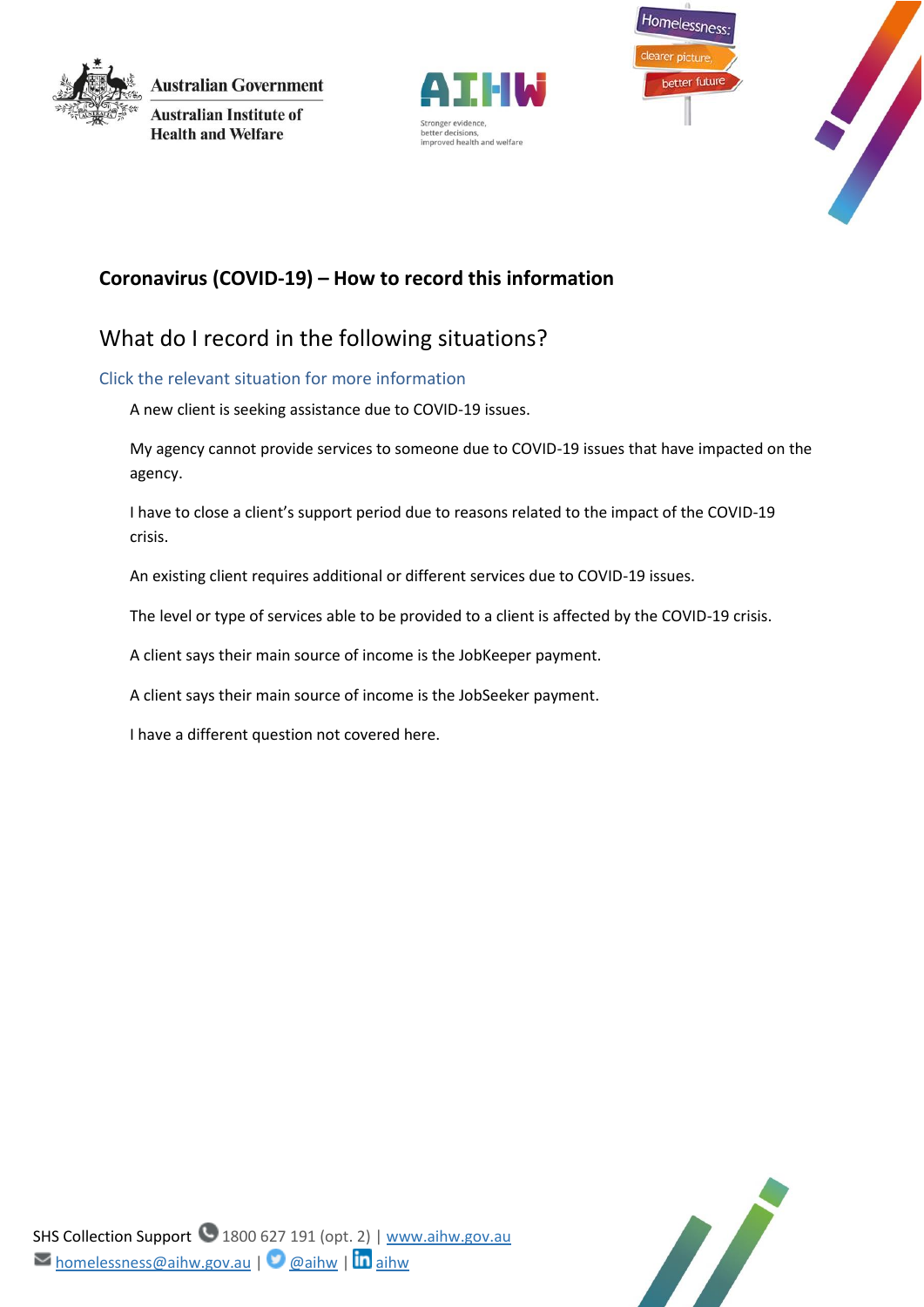#### <span id="page-1-0"></span>A new client is seeking assistance due to COVID-19 issues.

If a client tells you that one of the reasons for seeking assistance is due to the impact that the COVID-19 crisis has had on them:

- 1. Under 'Reason for seeking assistance', record all reasons categories that apply (e.g. Financial difficulties, Employment difficulties, Medical issues) and record 'Other'.
- 2. Record 'COVID-19' in the free text field.

## <span id="page-1-1"></span>My agency cannot provide services to someone due to COVID-19 issues that have impacted on the agency.

If your agency cannot provide some services to an ongoing client as a result of the COVID-19 crisis:

- 1. Update the 'Reasons for seeking assistance' and record 'Other'.
- 2. Record 'COVID-19' in the free text field. If 'Other' has already been recorded, add 'COVID-19' at the beginning of the free text field.

If your agency cannot provide ANY services for someone seeking assistance as a result of the COVID-19 crisis:

- 1. Create an Unassisted Persons form.
- 2. In the question asking why services could not be provided, record all reasons that apply and also select the 'Other' category.
- 3. In the Notes field, record 'COVID-19'.
	- a. If your client management system does not have a Notes field on the Unassisted Persons form, skip this step.

#### <span id="page-1-2"></span>I have to close a client's support period due to reasons related to the impact of the COVID-19 crisis.

If you close a client's support period due to the COVID-19 crisis:

- 1. Record 'Reason support period ended', choosing the category that best describes the situation, e.g. Service withdrawn from client and no referral made, Client referred to a mainstream agency.
- 2. Update the 'Reasons for seeking assistance' and record 'Other'.
- 3. Record 'COVID-19' in the free text field. If 'Other' has already been recorded, add 'COVID-19' at the beginning of the free text field.

#### <span id="page-1-3"></span>An existing client requires additional or different services due to COVID-19 issues.

If a client requires services or services have to be provided differently due to the COVID-19 crisis:

- 1. Record those services normally.
- 2. Update the 'Reasons for seeking assistance' and record 'Other'.
- 3. Record 'COVID-19' in the free text field. If 'Other' has already been recorded, add 'COVID-19' at the beginning of the free text field.

SHS Collection Support 1800 627 191 (opt. 2) [| www.aihw.gov.au](http://www.aihw.gov.au/)  $\triangleright$  [homelessness@aihw.gov.au](mailto:homelessness@aihw.gov.au) |  $\triangleright$  [@aihw](https://twitter.com/aihw) |  $\ln$ [aihw](https://www.linkedin.com/company/australian-institute-of-health-and-welfare/)

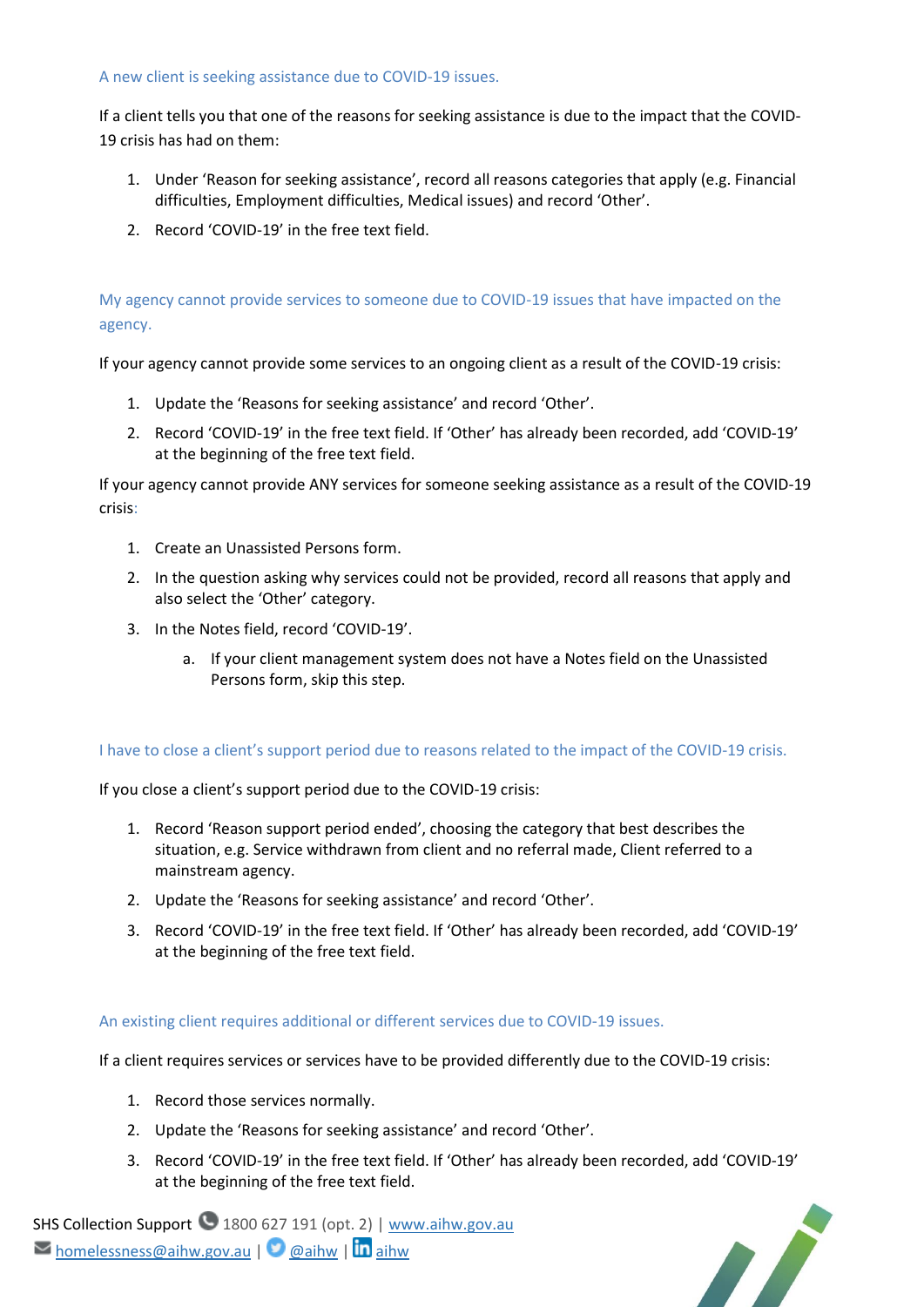#### <span id="page-2-0"></span>The level or type of services able to be provided to a client is affected by the COVID-19 crisis.

If the level of services or the type of services able to be provided to a client is impacted by COVID-19 issues:

- 1. Update the 'Reasons for seeking assistance' and record 'Other'.
- 2. Record 'COVID-19' in the free text field. If 'Other' has already been recorded, add 'COVID-19' at the beginning of the free text field.

#### <span id="page-2-1"></span>A client says their main source of income is the JobKeeper payment.

If a client tells you their main source of income is the JobKeeper payment:

1. In the client's 'Main income source' record 'Employee income'.

The JobKeeper payment is designed to help businesses affected by the Coronavirus cover the costs of their employees' wages, so more employees can retain their job and continue to earn an income. The JobKeeper payment is made to businesses not individuals.

#### <span id="page-2-2"></span>A client says their main source of income is the JobSeeker payment.

If a client tells you their main source of income is the JobSeeker payment:

1. In the client's 'Main Income source' record 'Newstart allowance'.

The JobSeeker payment was introduced on 20 March 2020 and replaced the Newstart allowance.

#### A client has a job but has not been paid for the last fortnight.

If a client tells you they have a job but have not been paid for the last fortnight:

- 1. Record the client as employed
- 2. Record their employment status as full time (35 hours or more a week) or part time (less than 35 hours a week) based on their usual hours worked.

A person is still an employee if they were:

- On paid leave
- On unpaid leave for up to 4 weeks
- Stood down for less than 4 weeks